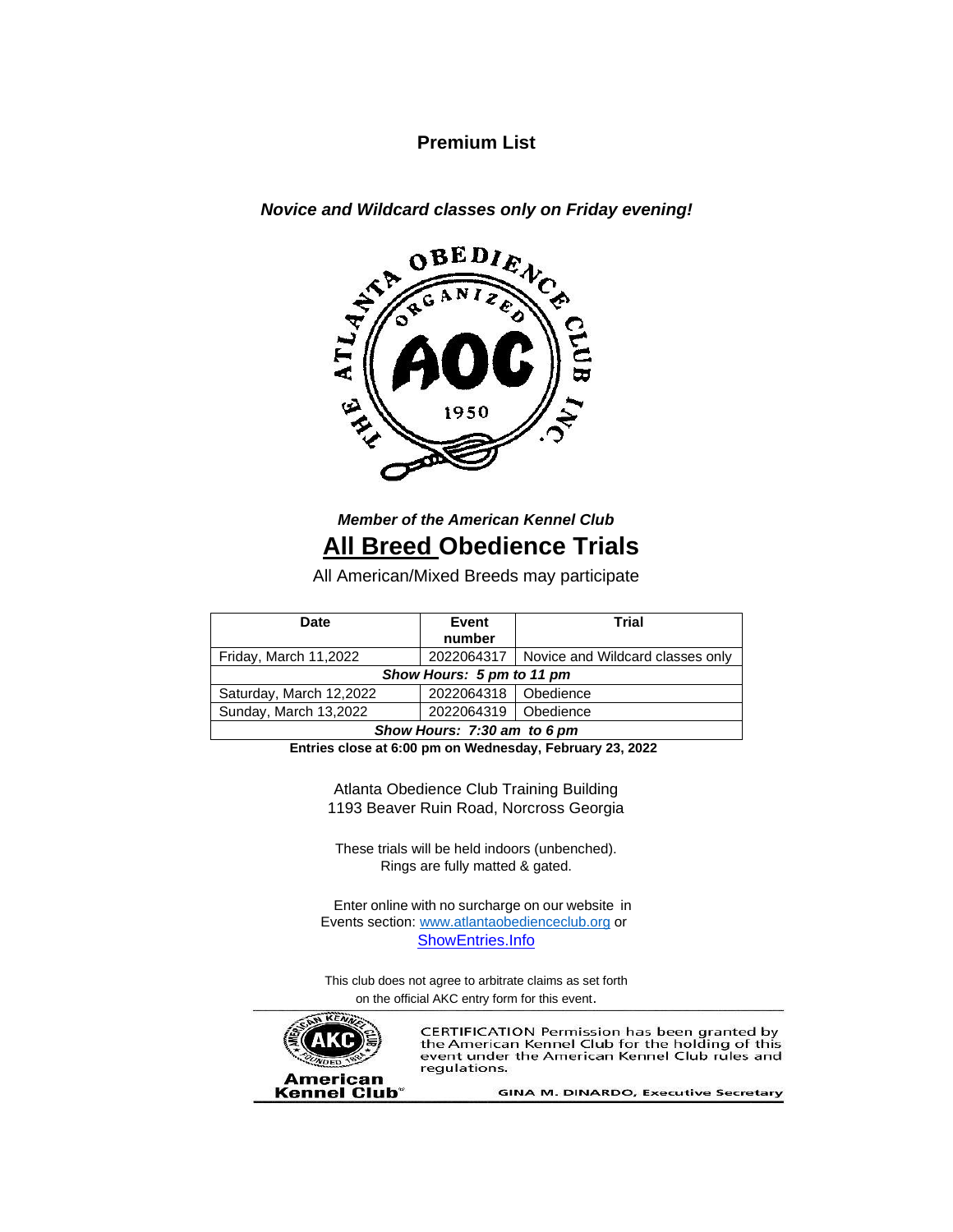# **Atlanta Obedience Club**

| President<br>Vice President<br>Secretary |                                                                                          | Donna Slavin<br>Gail Hinson<br>Joan Dickerson          |
|------------------------------------------|------------------------------------------------------------------------------------------|--------------------------------------------------------|
|                                          | 1523 Esquire Place. Norcross, GA 30093                                                   |                                                        |
| Treasurer                                |                                                                                          | Sue Kelly                                              |
| <b>Directors</b>                         |                                                                                          | Deborah Torras<br>Jinnie Strickland<br>Leslie Fienberg |
| <b>AKC Delegate</b>                      |                                                                                          | Kim Fuller<br>Gail LaBerge                             |
|                                          | <b>Obedience Committee</b>                                                               |                                                        |
| <b>Trial Secretary</b>                   | 1558 Ace McMillan Rd<br>Dacula, GA 30019<br>email: mbkeenan1@comcast.net<br>678-485-3697 | Mary Keenan                                            |
| Obedience Chair                          |                                                                                          | Leslie Fienberg                                        |
| <b>Trophy Chair</b>                      |                                                                                          | TBD                                                    |
| Hospitality                              |                                                                                          | TBD                                                    |
| <b>Chief Ring Steward</b>                |                                                                                          | Cody Smith                                             |

| Judges & Assignment |  |  |  |
|---------------------|--|--|--|
|---------------------|--|--|--|

Mrs Leslye Pinnell (#95063) 2156 Berkshire Ter Lawrenceville, GA 30044-3862 Dr. Karen Westerfield Tucker (#97721) **\*\*** 585 FISHER ST WALPOLE, MA 02081-2231 \*\* Provisional

|                          | Friday, March 11,2022        | Saturday, March 12,2022                              | ΓΙΟνιδιντιαι<br>Sunday, March 13,2022 |
|--------------------------|------------------------------|------------------------------------------------------|---------------------------------------|
| Novice A                 | Mrs Leslye Pinnell           | Dr. Karen Westerfield Tucker                         | Dr. Karen Westerfield Tucker          |
| Novice B                 | Mrs Leslye Pinnell           | Dr. Karen Westerfield Tucker                         | Dr. Karen Westerfield Tucker          |
| Open A                   | N/A                          | Mrs Leslye Pinnell                                   | Mrs Leslye Pinnell                    |
| Open B                   | N/A                          | Dr. Karen Westerfield Tucker**                       | Dr. Karen Westerfield Tucker**        |
| Utility A                | N/A                          | Mrs Leslye Pinnell                                   | Mrs Leslye Pinnell                    |
| Utility B                | N/A                          | Mrs Leslye Pinnell                                   | Mrs Leslye Pinnell                    |
| Beginner Novice A        | Mrs Leslye Pinnell           | Dr. Karen Westerfield Tucker                         | Dr. Karen Westerfield Tucker          |
| Beginner Novice B        | Mrs Leslye Pinnell           | Dr. Karen Westerfield Tucker                         | Dr. Karen Westerfield Tucker          |
| <b>Graduate Novice</b>   | Dr. Karen Westerfield Tucker | Dr. Karen Westerfield Tucker                         | Dr. Karen Westerfield Tucker          |
| Graduate Open            | N/A                          | Mrs Leslye Pinnell                                   | Mrs Leslye Pinnell                    |
| Versatility              | N/A                          | Mrs Leslye Pinnell                                   | Mrs Leslye Pinnell                    |
| <b>Preferred Novice</b>  | Dr. Karen Westerfield Tucker | Dr. Karen Westerfield Tucker                         | Dr. Karen Westerfield Tucker          |
| Preferred Open           | N/A                          | Dr. Karen Westerfield Tucker**                       | Dr. Karen Westerfield Tucker**        |
| <b>Preferred Utility</b> | N/A                          | Mrs Leslye Pinnell                                   | Mrs Leslye Pinnell                    |
| Novice Wildcard*         | Dr. Karen Westerfield Tucker | N/A                                                  | N/A                                   |
| Open Wildcard*           | Dr. Karen Westerfield Tucker | N/A                                                  | N/A                                   |
| Utility Wildcard*        | Dr. Karen Westerfield Tucker | N/A                                                  | N/A                                   |
| Pairs /Brace             | Dr. Karen Westerfield Tucker | Dr. Karen Westerfield Tucker                         | N/A                                   |
| Veteran                  | Dr. Karen Westerfield Tucker | Dr. Karen Westerfield Tucker                         | N/A                                   |
| Team                     | N/A/N/A                      | Dr. Karen Westerfield Tucker /<br>Mrs Leslye Pinnell | N/A                                   |

**\* Wild Card Limited to 10 entries per class** 

**"THESE EVENTS WILL ACCEPT ENTRIES IN OBEDIENCE FOR MIXED BREED DOGS ENROLLED IN THE AKC CANINE** 

**PARTNERS PROGRAM."** 

**Obedience High Jump Height is required for all entries in classes with jumps in the trials**. **Obedience jump heights will be small to tall each day.**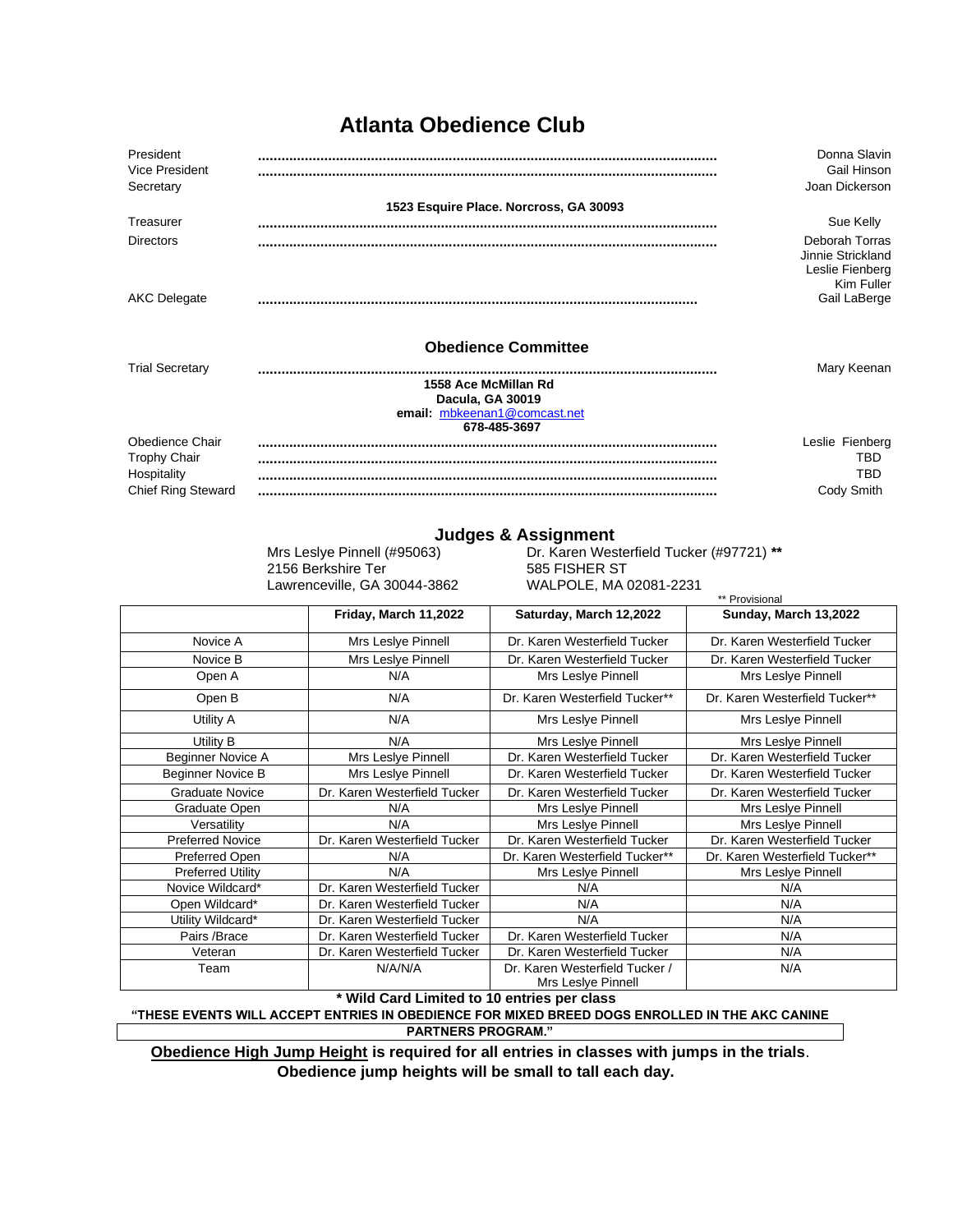

- **1. Stay at home of you are sick.**
- **2. We will follow AKC suggested best practices along with state and local ordinances regarding Covid-19.**
- **3. Face masks are not required but are strongly encouraged especially if you are not vaccinated or if you are at greater risk of contracting Covid-19**



- **4. There will be no crating in the building. Please plan to work out of your vehicle.**
- **5. There will be no exhibitor chairs allowed in the building.**
- **6. Please maintain social distancing inside the building and out. Appropriate social distancing will be determined at Trial Chairperson based on suggested guidelines.**
- **7. Please limit the amount of time spent in the building.**
- **8. Avoid congregating as much as possible.**



**An inherent risk of exposure to communicable diseases exists in any public place. Communicable diseases can be extremely contagious and /or lead to severe illness and death. Event attendees voluntarily assume all risks related to exposure to COVID-19 and any communicable disease related to humans and canines.** 

**Disinfecting wipes and hand sanitizer will be available. Periodic sanitizing measures will be conducted throughout the day.**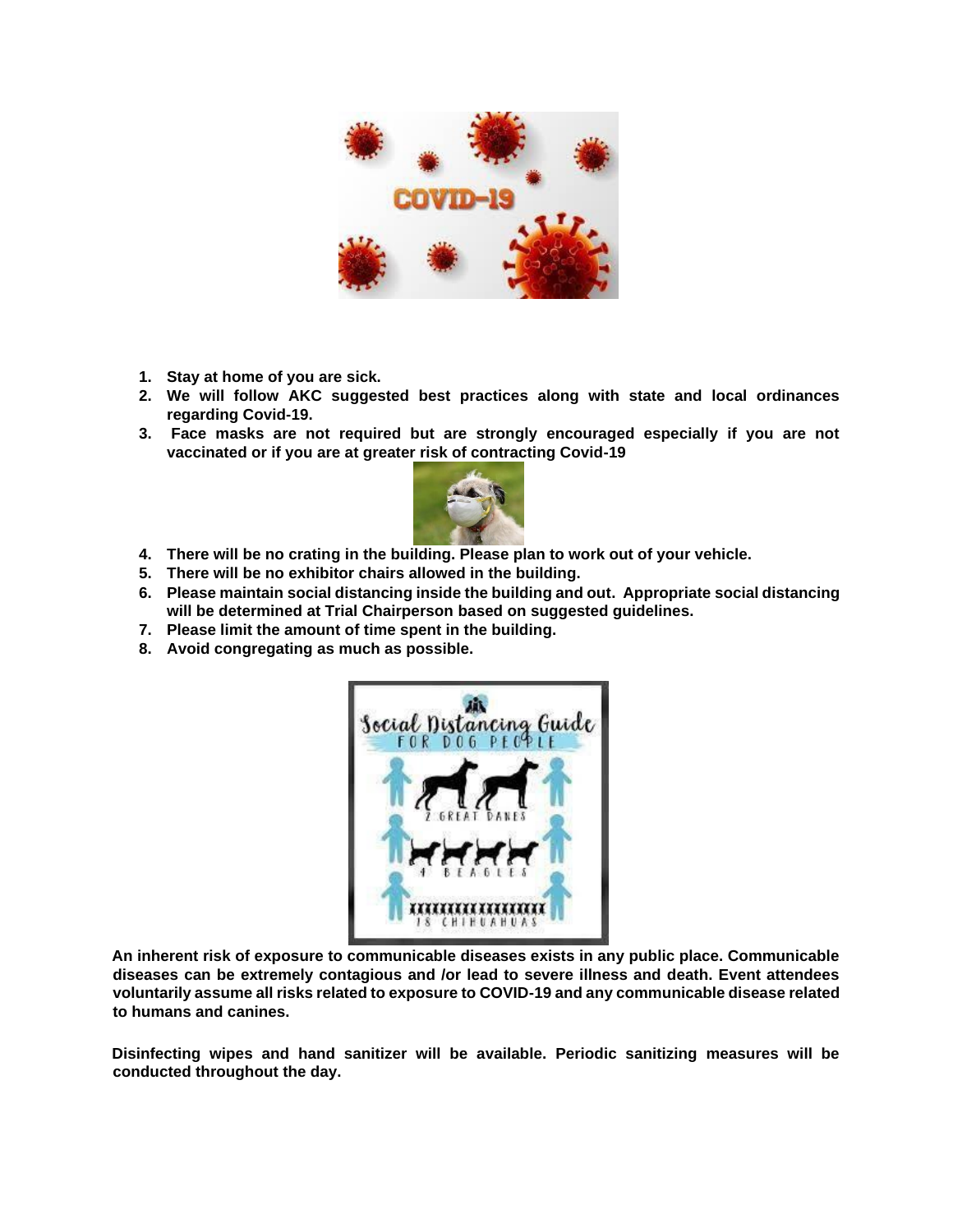**Please wash your hands often.** 



A SIGNED WAIVER IS INCLUDED IN THE PREMIUM LIST. BY ENTERING THE TRIAL (ONLINE OR PAPER ENTRIES) YOU ARE AGREEING TO THE WAIVER.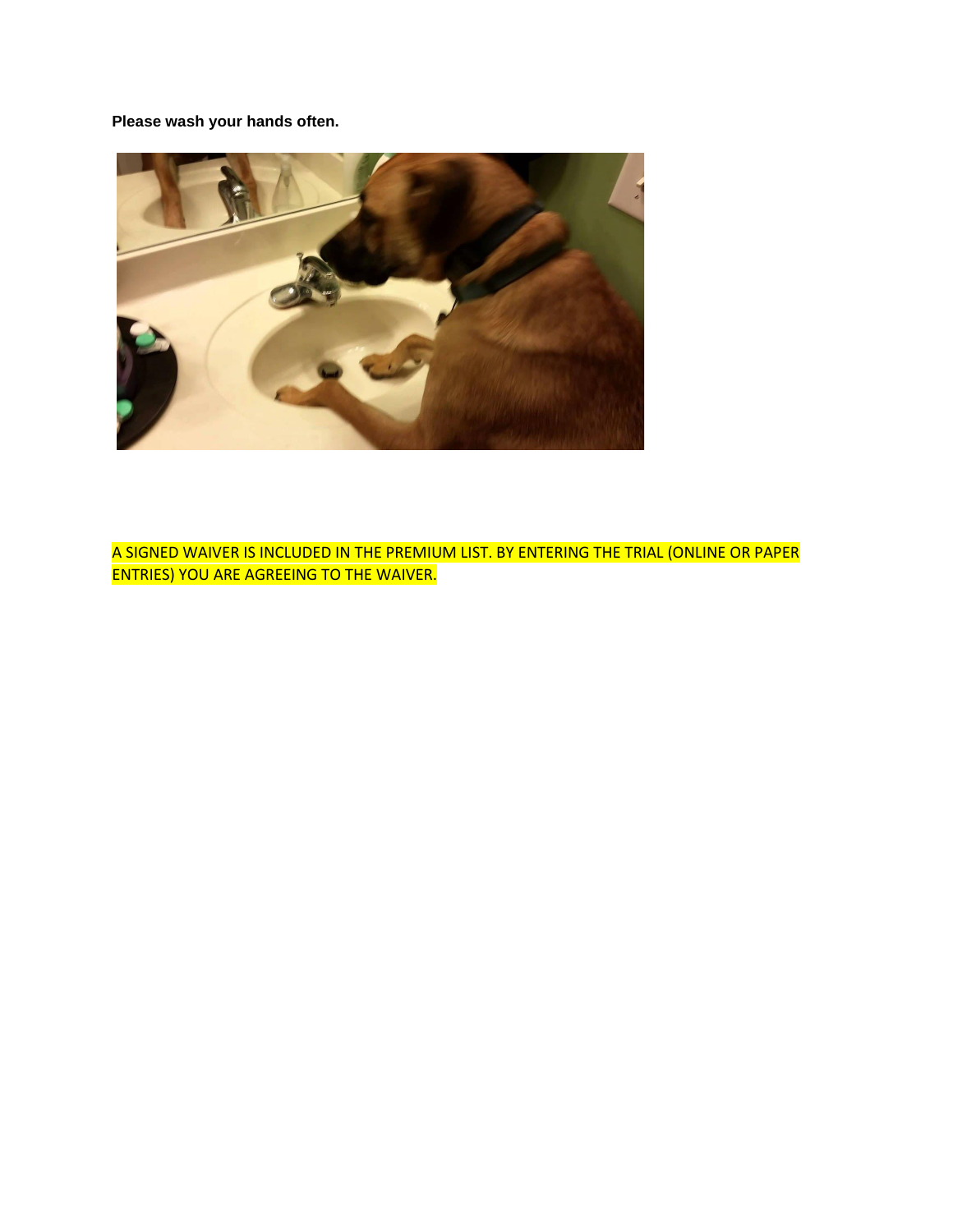## **Entry Fees – Obedience**

#### **(Including AKC recording fees)**

Separate fee for each dog, each day, each event

| First entry of each dog               | \$27.00 |
|---------------------------------------|---------|
| Each additional entry of the same dog | \$22.00 |
| Wild Card and Veterans                | \$10.00 |
| Pairs and Team(per dog)               | \$5.00  |

#### **Make checks payable to Atlanta Obedience Club**

#### **Mail entries & fees to: Mary Keenan 1558 Ace McMillan Rd, Dacula, GA 30019**

#### **Do NOT send entries to the AOC training building address**.

.

Entries sent by overnight delivery must waive the requirement for a signature. Entries containing e-mail addresses will receive judging schedules by e-mail.

## **Prizes: Condensed Premium List**

As provided in Chapter 6, Section 2A of the Dog Show Rules, this is a condensed premium list. A complete list of prizes and trophies and their donors will be included in the catalog. A copy of the prize list is available upon request from the Event Secretary.

Qualifying score required for all regular class prizes.

#### **Regular and Preferred Classes: Obedience**

| <b>First Prize</b>  | . | <b>Blue Ribbon</b> |
|---------------------|---|--------------------|
| Second Prize        | . | Red Ribbon         |
| Third Prize         |   | Yellow Ribbon      |
| <b>Fourth Prize</b> | . | White Ribbon       |
| Qualifying Score    | . | Dark Green Ribbon  |
|                     |   |                    |

| Highest Scoring Dog in Regular classes                                                                               | . | Blue & Gold Rosette                         |
|----------------------------------------------------------------------------------------------------------------------|---|---------------------------------------------|
| Highest Combined Score in Open B & Utility                                                                           | . | Blue & Green Rosette                        |
| Highest Scoring Dog in Preferred classes<br>Highest Combined Score in Preferred Open B &<br><b>Preferred Utility</b> | . | Blue & Gold Rosette<br>Blue & Green Rosette |

AOC Rosette for any new obedience title earned at our show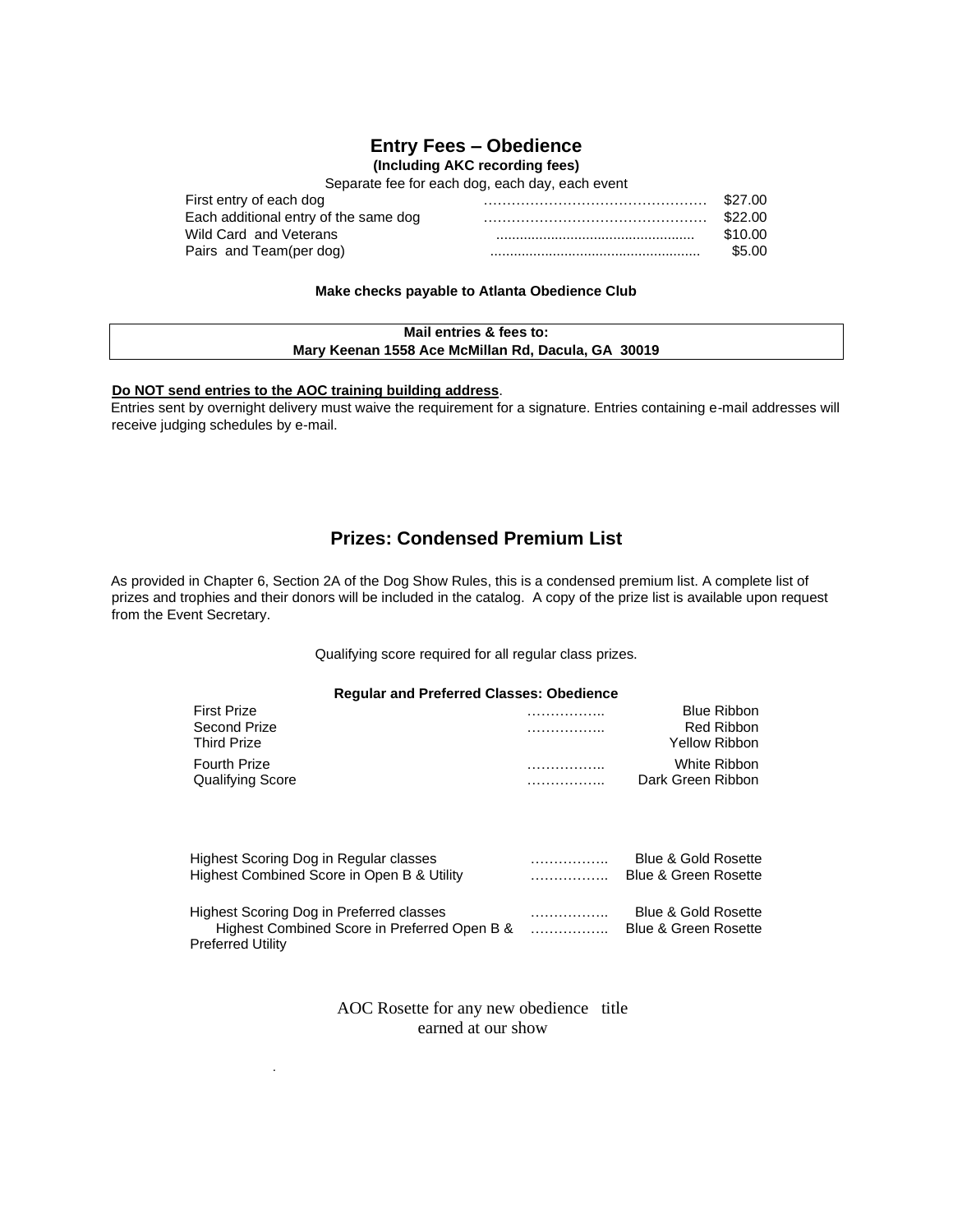#### **Emergency Veterinarian**

#### **BluePearl - Gwinnett**

1956 Lawrenceville-Suwanee Road, Lawrenceville, GA 30043 770-281-5900

From show site turn right onto Beaver Ruin Rd. and make a u-turn Turn right onto I-85 North. Take Exit 109 to exit right onto Old Peachtree Rd. In about 0.6 miles turn right onto Dean Rd. In about 1.4 miles turn right onto GA-317 S. In about 0.3 miles turn right onto Elisa Gina Terrace NW Your destination is on the left.

#### **Emergency Plan**

Gwinnett County Ambulance Service: (911) General: 678-518-4800 Gwinnett County Fire Department: (911) Gwinnett County Central Precinct: (911) General: 770-495-3900 Hospital: Gwinnett Medical Center: 678-442-4321 1000 Medical Center Blvd, Lawrenceville GA 30045

#### Directions:

- South on Beaver Ruin Rd NW/GA-378 E toward Phil Neikro Pkwy NW: 0.1mi
- Make U-Turn at Phil Neikro Pkwy onto Beaver Ruin Rd NW/GA-378 W: 1.6mi
- Merge onto I-85 N/Veterans Pkwy/ GA-403 N toward Greenville: 3.7mi
- Keep right to take GA-316 E toward Lawrenceville/Athens: 4.9mi
- Take the GA-120 exit toward Lawrenceville/Duluth: 0.2mi
- Turn right onto Duluth Hwy NW/W Pike St/GA-120: 0.1mi
- Turn right onto Medical Center Blvd NW: 0.3mi
- Turn right to stay on Medical Center Blvd NW:0.1mi
- Total Est Time: 14 minutes Total Est Distance 11.20 miles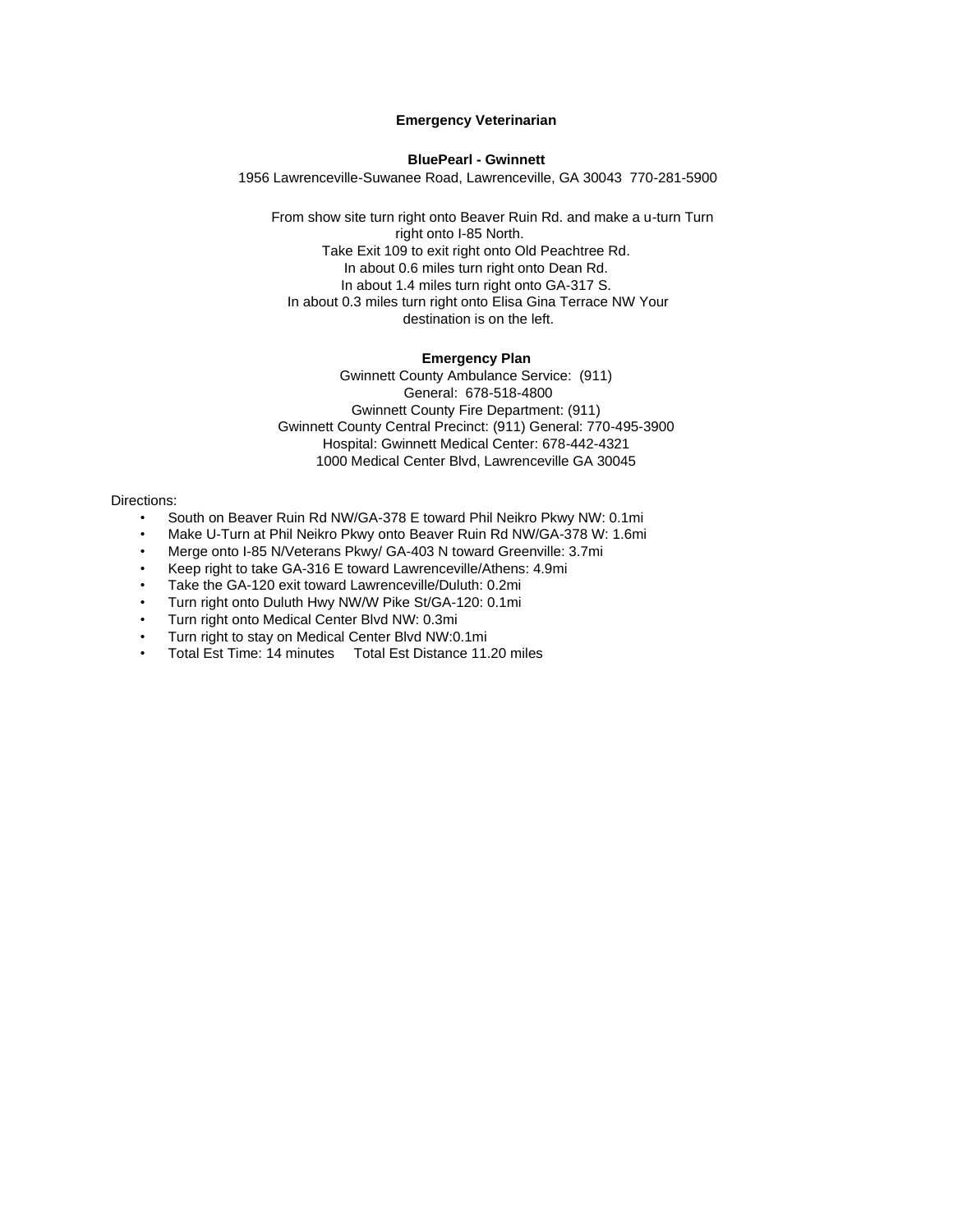#### **Notes to Exhibitors**

**"**The AKC will collect a \$3.50 Event Service Fee and 50 cent Recording Fee for the first entry of a dog in all AKC licensed and member dog shows, obedience trials, and tracking tests. If a dog is entered in more than one class in the show, the event fees will be collected on each entry" - Chapter 11, Section 2 of the AKC's *Rules Applying to Dog Shows.* A show-giving club shall assume the responsibility of collecting all recording and event fees for AKC.

**Refunds** will be given for bitches that come in season after entries close less a \$10.00 administrative fee per entry. Bitches in season are not permitted at the show site.

**No refund** for errors on entry forms or if a dog is absent, disqualified or excused. if the trial cannot open or be completed because of riots, civil disturbances, fire, extreme and/or dangerous weather, act of God, public emergency, act of public enemy, or any other cause beyond the control of the club or the Event Secretary.

**Confirmations / Judging Program** will be send via email unless otherwise indicated.

.

**Entries** submitted by phone, fax, or e-mail will not be accepted. Owners are responsible for accuracy of information on the entry forms. After the closing date, no entry fees will be returned in the event of errors or cancellation of entries. Entries will not be accepted without fees or signature. An entry will not be accepted that is not on an official AKC entry form that includes the agreement. Returned checks do not constitute a valid entry fee. The Event Secretary will add a \$50 collection fee to the amount of each returned check.

**Changes**, additions, or corrections to entry forms must be submitted in writing or via email and received by the **TRIAL SECRETARY BEFORE 6:00 pm, Wednesday, February 23, 2022**

**Show site** will be available to exhibitors at 3:00 pm on Friday, March 11,2022 and starting at 7:30am on Saturday, March 13,2022. Park in designated areas only.

All dogs must be on lead both inside and outside the building except when in the ring. At both the show site and the motels, please pick up after yourselves and your dogs. Any complaints from motels regarding exhibitors may result in a Trial Committee hearing.

**Transfers** will be accepted per AKC regulations if the class is not full. Completed and signed move-up form must be submitted to the Trial Secretary no later than **30 minutes** prior to the start of judging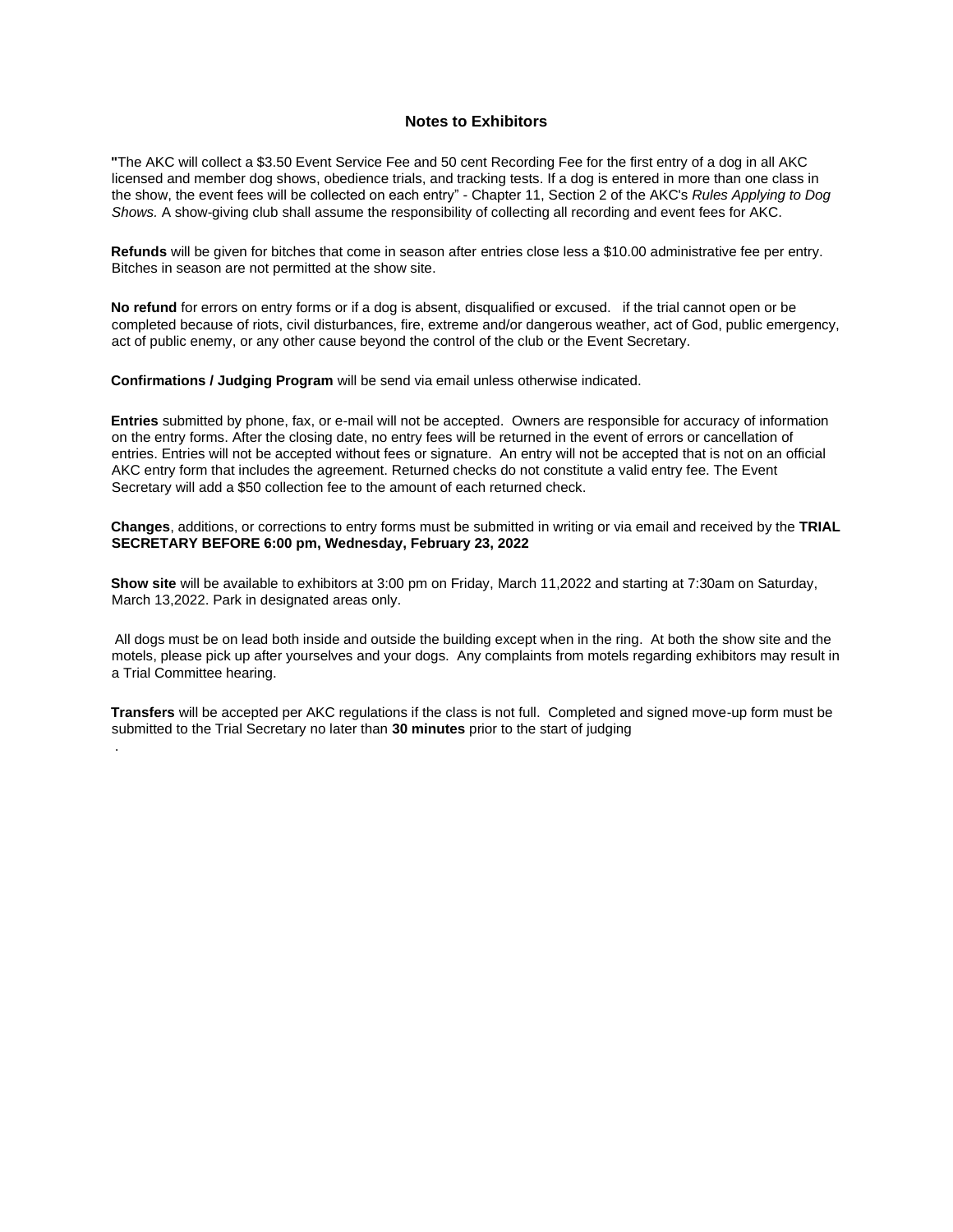#### **Directions to the Trials**

From I-85 take exit 102, Beaver Ruin Road East (northbound turn right, southbound turn left). Go 1.8 miles past the 3rd light (Arc Way which is on your left). Turn right at the 2nd driveway after Arc Way. Suite D is at the end of the building on the right.

#### **Nearby Motels that Accept Dogs**

**La Quinta Inn:** 2370 Stephens Center Dr, Duluth; 678-957-0500 **Holiday Inn:** 6310 Sugarloaf Pkwy, Duluth; 770-476-2022 **Motel 6:** 3525 Breckenridge Blvd, Duluth; 770-931-0684 *The area offers many additional motels.* 

#### **RV Parking**

Location: JONES RV PARK, 2200 Willowtrail Parkway, Norcross, Georgia 30093

JonesRVpark@jonesRVpark.com BUSINESS: 770-923-0911 FAX: 770-381-2342 All RV sites \$30 per day

- Full hookup: Water, sewer, 50/30/20 Amp
- Dumping Stations
- Propane for campers and bottles
- North of Atlanta, just East of I-85 exit 101
- 6 Miles north of I-285

Laundry facilities on-site 24 hour shower facilities Wireless internet

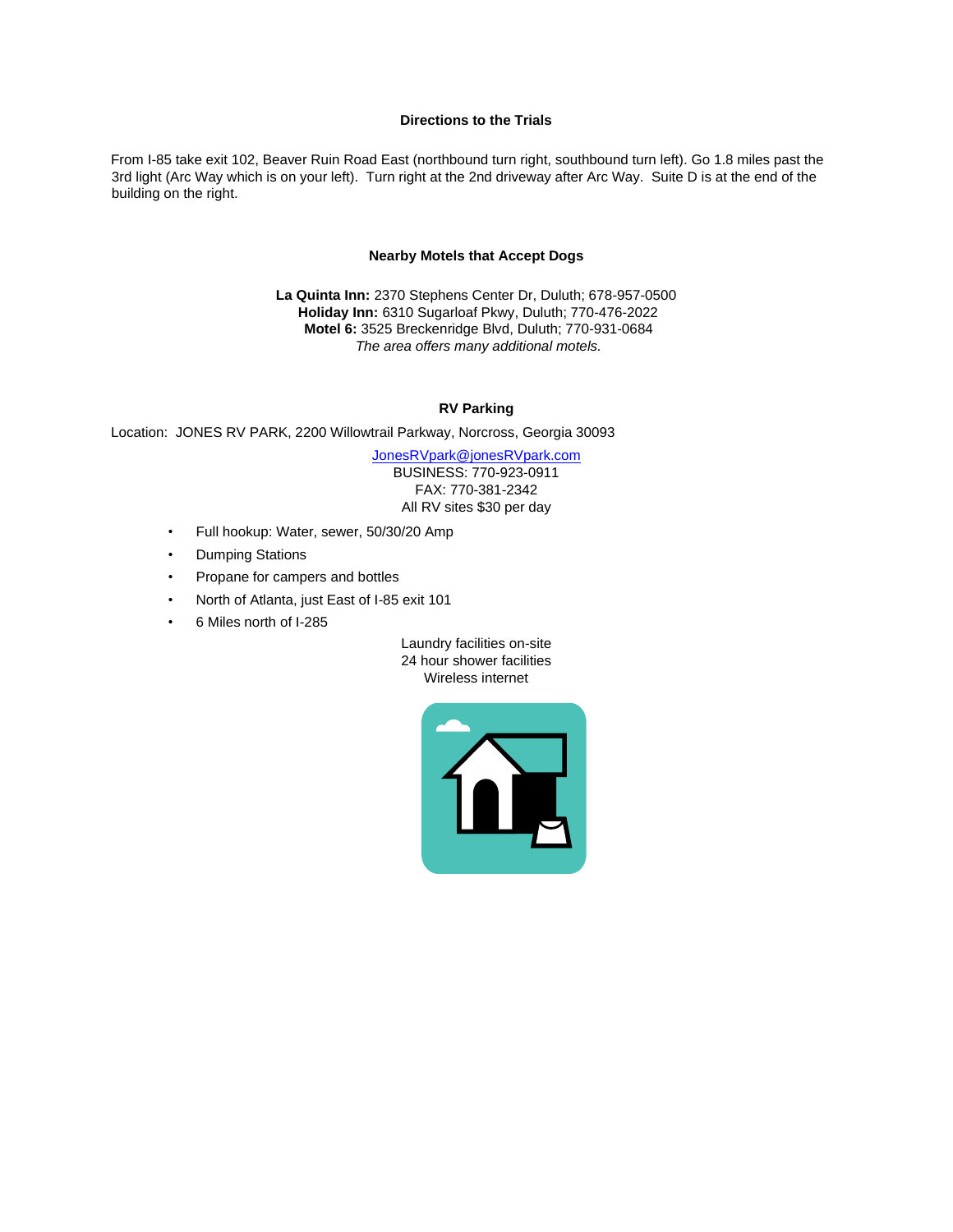# AKC Code of Sportsmanship

FREEACL: The sport of purchasil dog competitive events dates prior to 1884, the year of AKC's birth. Shared values of those involved in the sport include principles of sportsman ship. They are practiced in all scutors of our sport, conformation, performance and compartion. Many believe that these principles of sportsmanship are the prime reason why our sport has thrived for over one hundred years. With the belief that it is useful to periodically articulate the fundamentals of our sport, this code is presented.

- . Sportsmen respect the history, traditions and integrity of the sport of purelated dogs.
- . Sportsmen commit themselves to values of fair play, honesty, courtessy, and vigorous competition, as well as winning and losing with grace
- . Sportsmen refuse to compromise their commitment and obligation to the sport of purebred dogs by injecting personal advantage or consideration into their decisions or behavior.
- . The sportsman judge judges only on the merits of the dogs and considers no other factors.
- . The sportsman judge or exhibitor accepts constantlive criticism.
- . The sportsman exhibitor declines to exite tor exhibit under a judge where it might reasonably appear that the judge's placements could be based on something other than the ments of the dogs.
- . The sportsman exhibitor refuses to compromise the impartiality of a judge.
- . The sportsman respects the AKC bylaws, rules, regulations and policies governing the sport of purebred dogs...
- . Sportsmen find that vigorous competition and owlidy are not inconsistent and are able to appreciate the merit of their competition and the effort of competitors.
- . Sportsmon welcome, encourage and support newcomers to the sport.
- . Sportsmore will deal fairly with all those who trade with them .
- · Sportsmen me willing to share honest and open appraisals of both the strengths and weaknesses of their breeding stock.
- . Sportsmen sporm any opportunity to take personal advantage of positions offered  $\alpha$ bestowed upon them...
- . Sportsmen always consider as paramount the welfare of their dog.

 $\sim$   $\sim$ 

 $\bullet$  Speatsmen refuse to embarrass the sport; the American Kennel Club, or themselves while taking part in the sport.

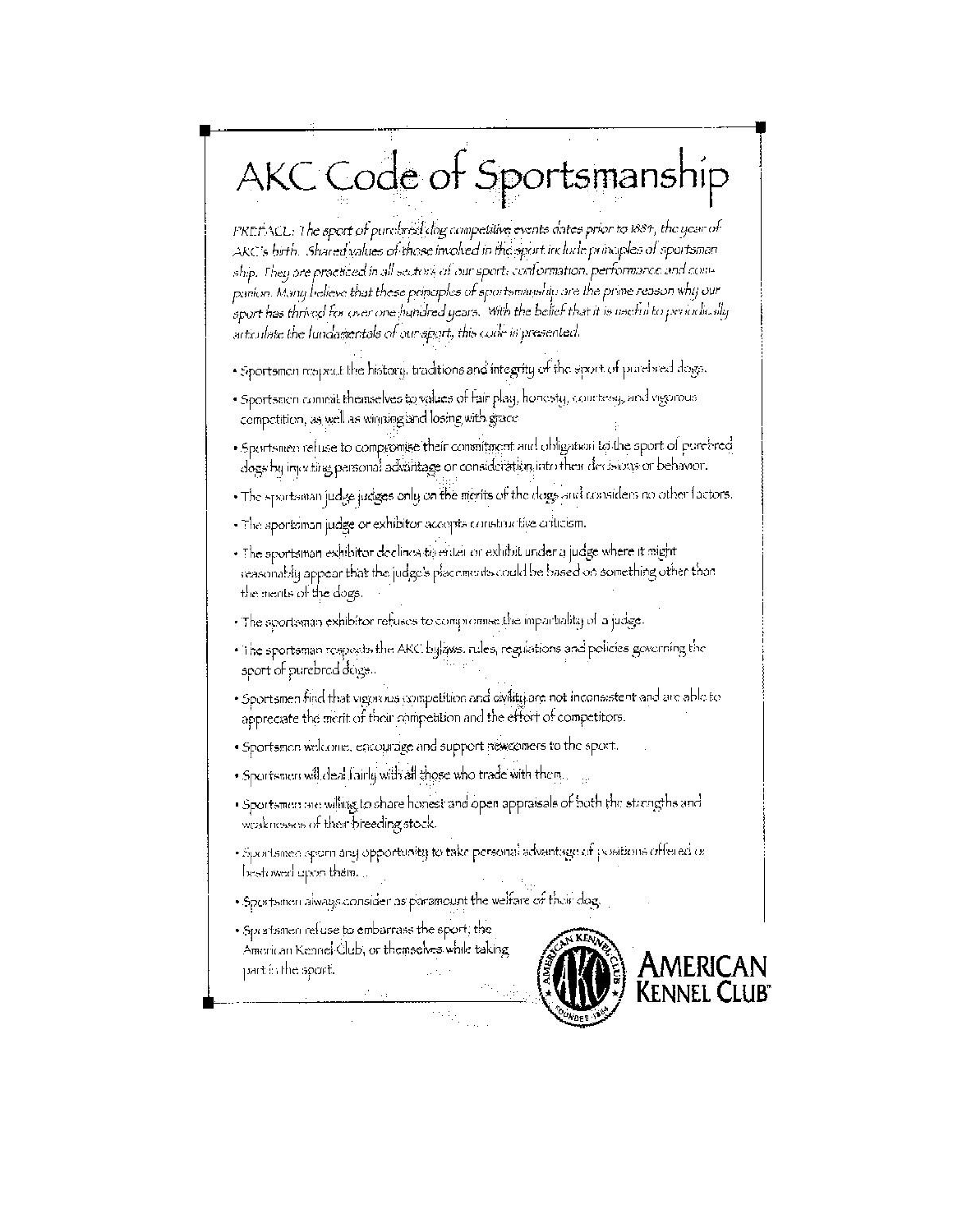

#### OFFICIAL ENTRY FORM

| Friday,                                                         | 1193 - D Beaver Ruin Rd., Norcross, GA 30093<br>March 12, 2022                                                         | →                                                        |                                    |                                                                                                                                                                                                              |
|-----------------------------------------------------------------|------------------------------------------------------------------------------------------------------------------------|----------------------------------------------------------|------------------------------------|--------------------------------------------------------------------------------------------------------------------------------------------------------------------------------------------------------------|
|                                                                 | Saturday, JMarch 13, 2022                                                                                              | →                                                        |                                    | Obedience<br>Obedience                                                                                                                                                                                       |
|                                                                 | Sunday, March 14, 2022                                                                                                 |                                                          |                                    | Obedience                                                                                                                                                                                                    |
|                                                                 |                                                                                                                        |                                                          |                                    | Obedience: \$27.00 per dog per day per trial, \$22.00 for each additional entry of the same dog same day.                                                                                                    |
|                                                                 |                                                                                                                        |                                                          |                                    | Wildcard and Veterans: \$10; Brace, Pairs and Team: \$5 per dog per day per trial. Entries close 6:00 pm<br>Wednesday, February 23, 2022. Mail entries with fees payable to AOC to: c/o Mary Keenan 1558 Ace |
| McMillan Rd, Dacula, GA 30019.<br>$ENCLOSED$ \$ for entry fees. |                                                                                                                        |                                                          |                                    |                                                                                                                                                                                                              |
| form will be processed without your signature!                  | IMPORTANT Read instructions on reverse side carefully before filing out. Numbers in the boxes indicate sections of the |                                                          |                                    | instructions relevant to the information needed in that box (PLEASE PRINT). Next, be sure to read the Agreement and sign on the reverse. No                                                                  |
| Breed <sup>5</sup>                                              | Variety <sup>1</sup>                                                                                                   |                                                          | Sex                                |                                                                                                                                                                                                              |
| Dog Show Class <sup>2,3</sup>                                   |                                                                                                                        | Class <sup>3</sup><br>Division.<br>(Weight, color, wic.) |                                    |                                                                                                                                                                                                              |
| Additional Classes                                              | Obedience Class (Jump Height)                                                                                          | Rally Class (Jump Height).                               |                                    | Junior Showmanship Class                                                                                                                                                                                     |
| Name of (See Back)<br>Junior Handler (If Ars)                   |                                                                                                                        |                                                          |                                    | Junior Handler Number                                                                                                                                                                                        |
| Full Name of Dog                                                |                                                                                                                        |                                                          |                                    |                                                                                                                                                                                                              |
| Enter number here                                               |                                                                                                                        | Do not print the country in catalog                      |                                    |                                                                                                                                                                                                              |
| Breeder                                                         |                                                                                                                        |                                                          |                                    |                                                                                                                                                                                                              |
| Sire                                                            |                                                                                                                        |                                                          |                                    |                                                                                                                                                                                                              |
|                                                                 |                                                                                                                        |                                                          |                                    |                                                                                                                                                                                                              |
| Dam                                                             |                                                                                                                        |                                                          |                                    |                                                                                                                                                                                                              |
| Actual Owner(s) <sup>4</sup>                                    |                                                                                                                        |                                                          |                                    |                                                                                                                                                                                                              |
| (Please Print)<br>Owner's Address                               |                                                                                                                        |                                                          |                                    |                                                                                                                                                                                                              |
|                                                                 |                                                                                                                        |                                                          |                                    |                                                                                                                                                                                                              |
| City                                                            |                                                                                                                        |                                                          | State/Prov                         | Zip/Postal Code                                                                                                                                                                                              |
| Telephone #                                                     |                                                                                                                        |                                                          | Are you a new exhibitor?<br>Yes No | Owner/Handler Eligible?<br>No<br>Yes                                                                                                                                                                         |
|                                                                 | Email Address (An actroveladgement or recept of entry may be sent to this what address)                                |                                                          |                                    |                                                                                                                                                                                                              |
| Name of Agent at the Show (if any)                              |                                                                                                                        |                                                          |                                    |                                                                                                                                                                                                              |
|                                                                 |                                                                                                                        |                                                          |                                    |                                                                                                                                                                                                              |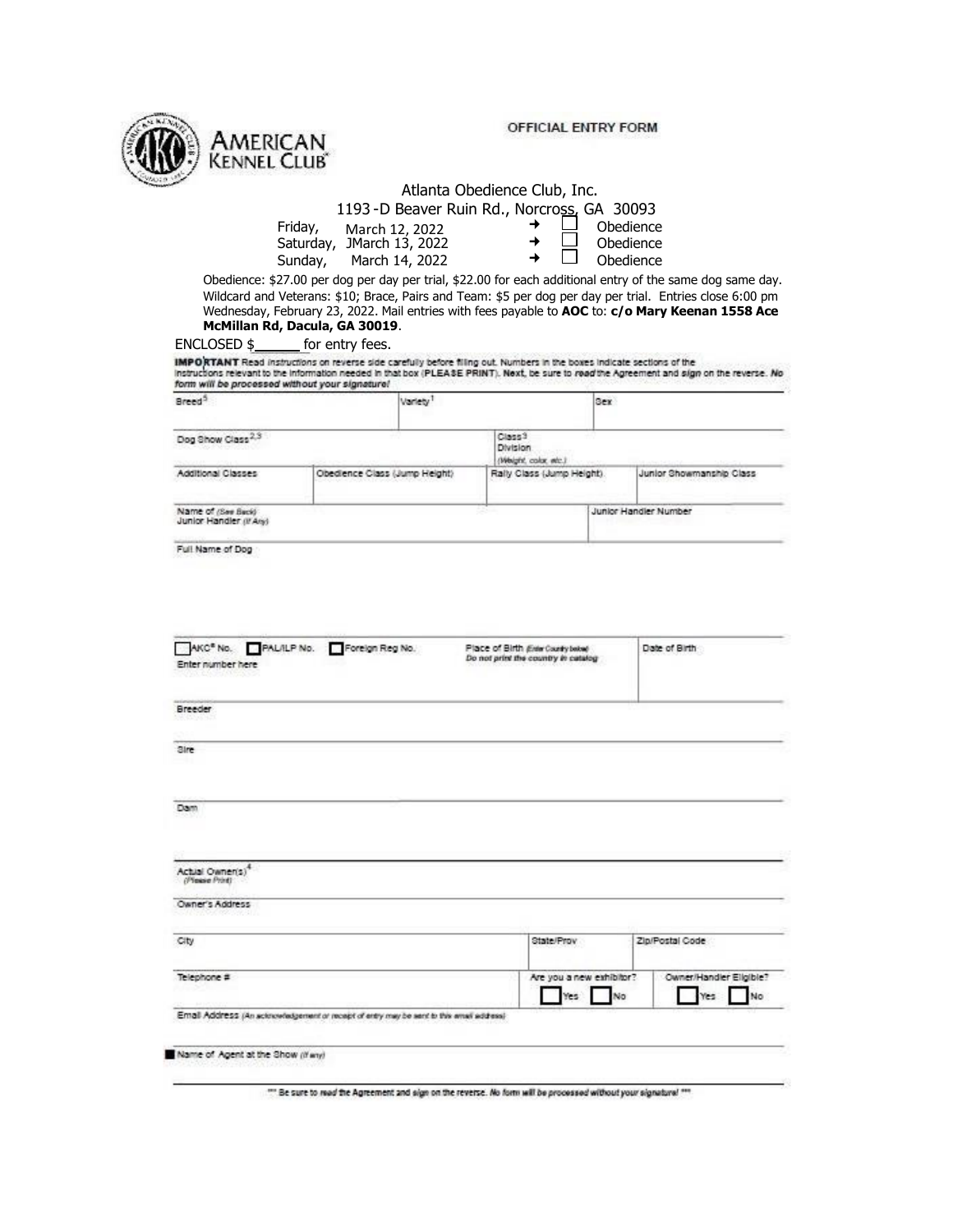#### AKC Rules, Regulations, Policies and Guidelines are available on the American Kennel Club website: www.akc.org **AGREEMENT**

I certify that I am the actual owner of the dog, or that I am the duty authorized agent of the actual owner whose name I have entered above. In consideration of the acceptance of this entry, I (we) agree to abide by the rules and regulations of The American Kennel Club in effect at the time of this event, and any additional rules and regulations appearing in the premium list of this event and entry form and any decision made in accord with them. I (we) agree that the club holding this event has the right to reluse this entry for cause which the club shall deem sufficient. I have certify and represent that the dog entered is not a hazard to persons or other dogs. In consideration of the acceptance of this entry and of the holding of this event and of the opportunity to have the dog judged and to win prizes, ribbons, or trophies, I (we) agree to hold the AKC, the event-giving dub, their members, driedors, governos, officers, agents, superimendents or event secretary and the<br>owner and/or lessor of the premises and any provider of servic paries, and any AKC approved judge, judging at this event, harmless from any claim for loss or injury which may be alleged to have been caused directly or<br>Indirectly to any person or thing by the act of this dog while in o all responsibility and liability for any such claim, and I (we) further agree to hold the aforementioned parties harmless from any claim for loss, injury or damage to this dog. Additionally, I (we) hereby assume the sole responsibility for and agree to indemnity, defend and save the aforementioned parties harmless from any and all loss and expense (including legal fees) by reason of the liability imposed by law upon any of the aforementioned parties for damage because of bodly injuries, including death at any time resulting thereform, sustained by any person or persons, including myself jourselves), or on account of damage to property, arising out of or in consequence of my (our) participation in this event, however such, injuries, death or property damage may be caused, and whether or not the same may have been caused or may be alleged to have been caused by the neglgence of the aforementioned parties or any of her employees, agents, or any other person.<br>I (we) agree that the determination of whether the injury is serio ANY CAUSE OF THE EVENT BETWEEN THE AKC AND THE EVENT-GIVING CLUB (UNLESS OTHERWISE<br>STATED IN THIS PREMIUM LIST) AND MYSELF (OURSELVES) OR AS TO THE CONSTRUCTION, INTERPRETATION<br>AND EFFECT OF THIS AGREEMENT SHALL BE SETTLED AKC BYLAWS, RULES, REGULATIONS AND PROCEDURES MUST FIRST BE FOLLOWED AS SET FORTH IN THE AKC CHARTER AND BYLAWS, RULES, REGULATIONS, PUBLISHED POLICIES AND GUIDELINES.

Slanature of owner or his sgent

duly authorized to make this entry:

Telephone

Email

#### **INSTRUCTIONS**

- 1. (Variety) if you are entering a dog of breed in which there are varieties for show purposes, please designate the particular<br>variety you are entering, i.e., Cocker Spaniel (solid color black, ASCOB, parti-color), Beagle In. but not exceeding 15 in.), Dachshunds (longhaired, smooth, wirehaired), Collies (rough, smooth), Bull Terriers (colored, white), Manchester Terriers (standard, toy), Chihuahuas (smooth coat, long coat), English Toy Spaniels (King Charles and Ruby, Blenhelm and Prince Charles), Poodles (toy, miniature, standard).
- 2. The following categories of dogs may be entered and shown in Best of Breed competition: Dogs that are Champions of Record and dogs which, according to their owners' records, have completed the requirements for a championship, but whose championships are unconfirmed. The showing of unconfirmed Champions in Best of Breed competition is limited to<br>a period of 90 days from the date of the show where the dog completed the requirements for a championship
- 3. (Event Class) Consult the classification in this premium list. If the event class in which you are entering your dog is divided, then, in addition to designating the class, specify the particular division of the class in which you are entering your dog, i.e., age division, color division, weight division.
- 4. A dog must be entered in the name of the person who actually owned it at the time entries for an event closed. If a registered og has been acquired by a new owner it must be entered in the name of its new owner in any e after the date of acquirement, regardless of whether the new owner has received the registration certificate indicating that the dog is recorded in his/her name. State on entry form whether transfer application has been mailed to the AKC. (For complete rules, refer to Chapter 11, Section 3.)
- 5. Mixed Breed dogs entering classes for Agility, Obedience, and Raily trials should mark Breed as "All-American Dog/Mixed Breed." Sire and Dam Information shall remain blank for mixed breed entrants.

#### **JUNIOR SHOWMANSHIP**

If this entry is for Junior Showmanship, please enter the following information.

AICC Junior Handler Number

Junior's Date of Birth

The Junior Hendler number MUST be included. Should you not have your Junior Handler number, it may be obtained from the American Kennel Club, phone (919) 233-9767 Junior Handler's Address

| City | State/Province                                    | Zip/Postal Code          | Country (if not USA)                |
|------|---------------------------------------------------|--------------------------|-------------------------------------|
|      | 2011년 10월 20일 10월 20일 10월 10월 10월 10월 10월 10월 10월 | Telephone and the second | IN THE REPORT OF THE PARTY OF THE R |

By signing the entry form, I (we) certify that the Junior Showman does not now, and will not at any time, act as an agent/handler for pay while continuing to compete in Junior Showmanchip.

If this Junior Handler is not the owner of the dog identified on the face of this form, what is the relationship of the Junior Handler to the Owner?

AEN999 (09/13) v1.2P Edit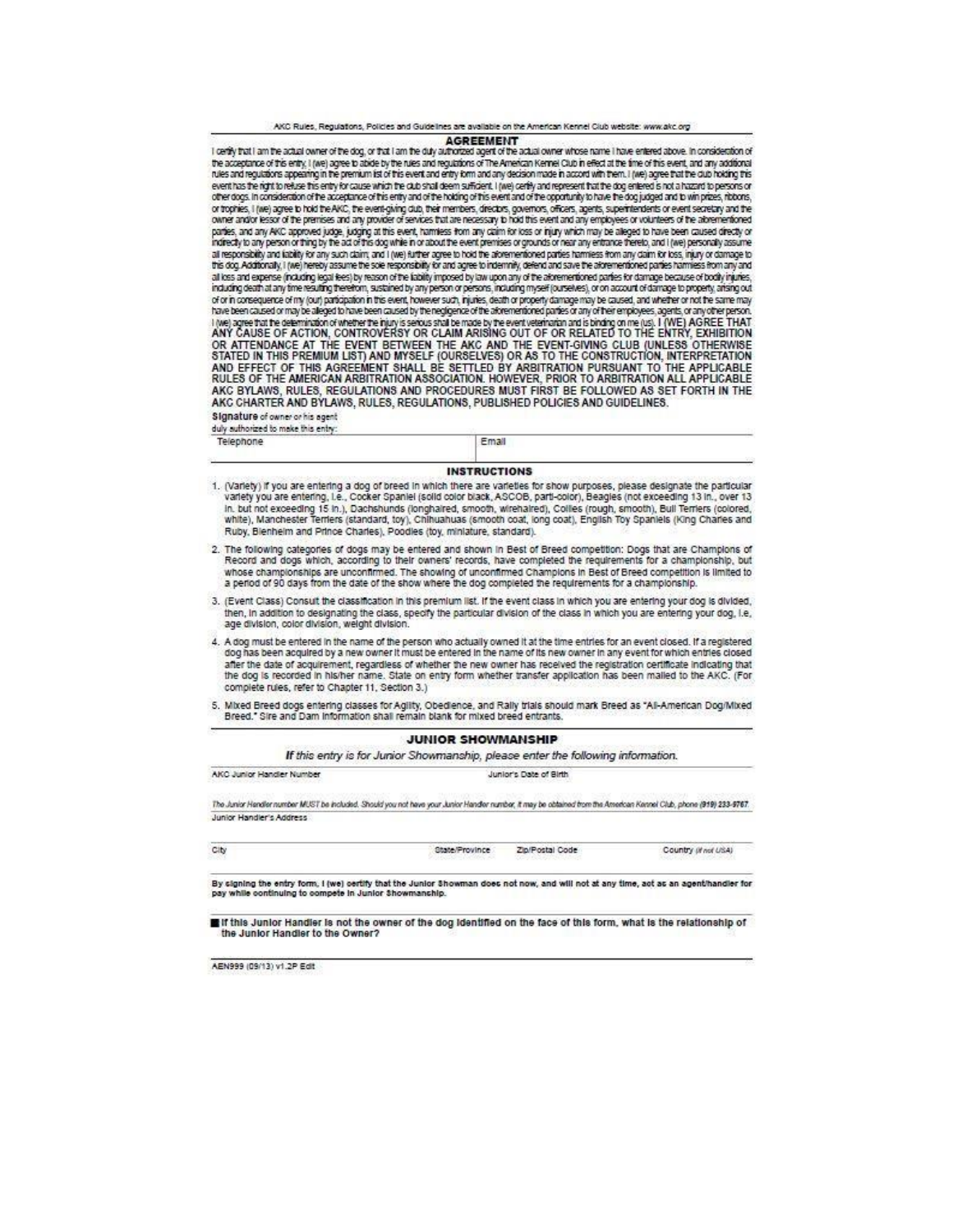# **Save the Date**



# **Upcoming AOC Events**

*February 19-20, 2022 Rally Trial March 11-13, 2022 Obedience Trial April 23-14 Scent work Trial April 29 – May 1, 2022 Agility Trial*

Check out the AOC website for event details or follow us on Facebook!! www.atlantaobedienceclub.org